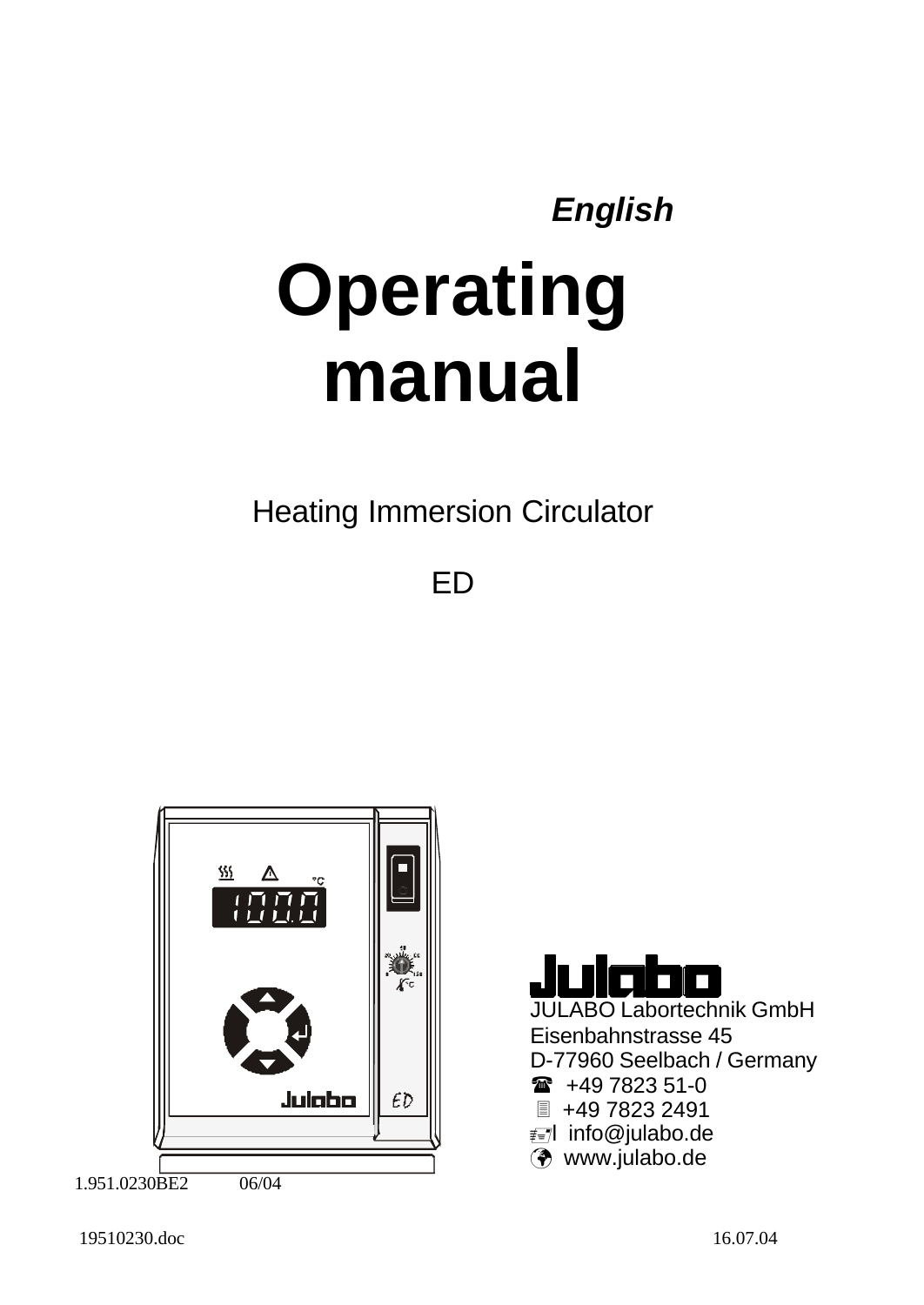| <b>Contents</b>        |                |
|------------------------|----------------|
| Operating manual       | Pages 2 to 10  |
| Operating instructions | Pages 11 to 21 |

#### Congratulations!

You have made an excellent choice.

JULABO thanks you for the trust you have placed in us.

This operating manual has been designed to help you gain an understanding of the principles of operating and possibilities of our circulators. For optimum utilization of all functions, we recommend that you thoroughly study this manual prior to beginning operation.

#### **Quality Management System**



#### The JULABO **Q**uality **M**anagement **S**ystem:

Development, production and distribution of temperature application instruments for research and industries conform to the requirements according to DIN EN ISO 9001:2000.

Certificate Registration No. QA 051004008.

#### **Unpacking and checking**

Unpack the circulator and accessories and check for damages incurred during transit. These should be reported to the responsible carrier, railway, or postal authority, and a request for a damage report should be made. These instructions must be followed fully for us to guarantee our full support of your claim for protecting against loss from concealed damage. The form required for filing such a claim will be provided by the carrier.

Printed in Germany Changes without prior notification reserved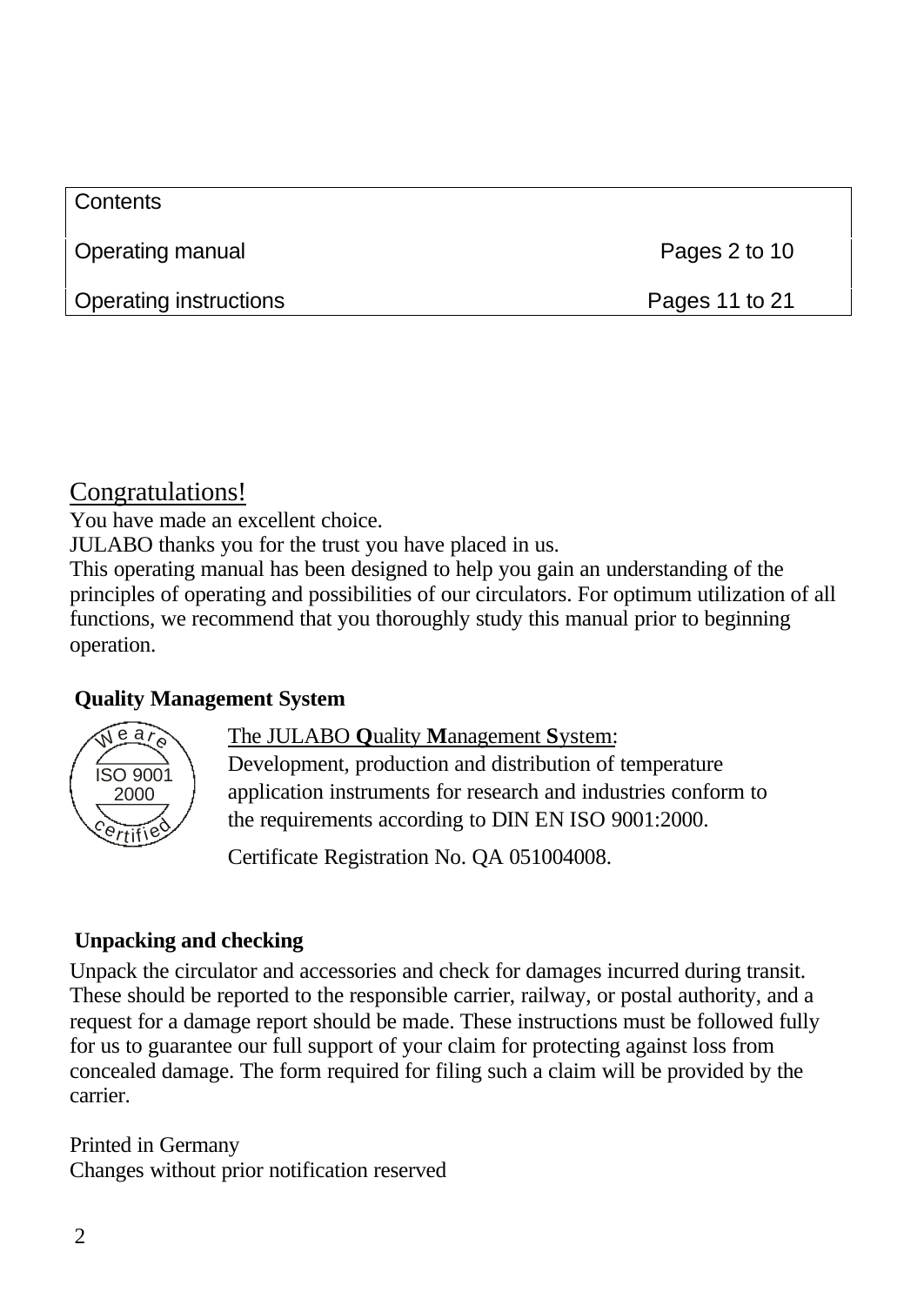# **TABLE OF CONTENTS**

| 1. |  |
|----|--|
| 2. |  |
| 3. |  |
|    |  |
|    |  |
|    |  |
|    |  |
|    |  |
|    |  |
|    |  |
| 4. |  |
|    |  |
|    |  |
|    |  |
|    |  |
|    |  |
| 5. |  |
| 6. |  |
| 7. |  |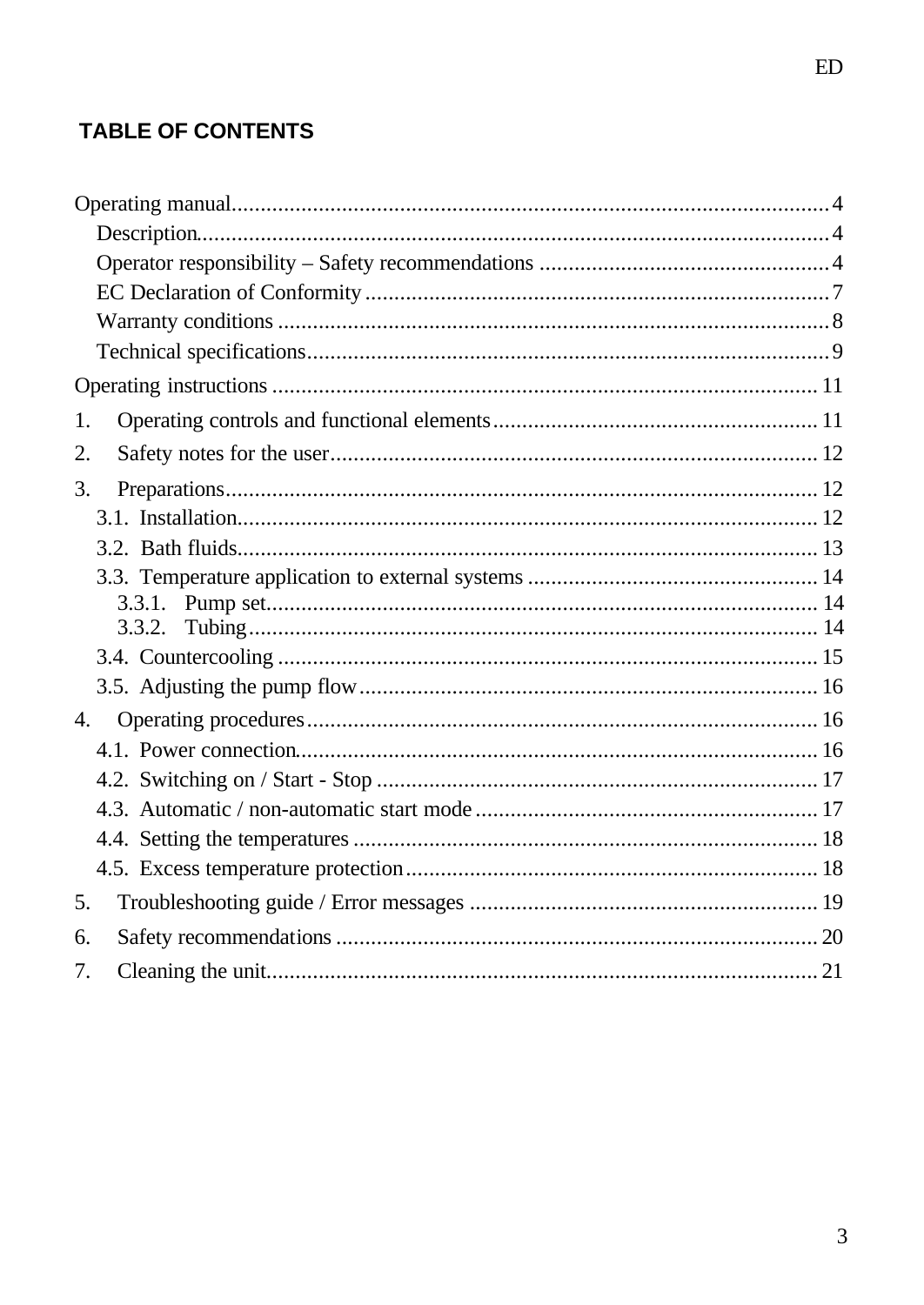# **Operating manual**

# **Description**

JULABO circulators have been designed for temperature application to specific fluids in a bath tank.



 $\triangledown$  The circulators are operated via the splash-proof keypad. The implemented microprocessor technology allows to set and to store the setpoint that can be indicated on the LED temperature display.



 $\overline{\mathcal{A}}$  The PID temperature control adapts the heat supplied to the thermal requirements of the bath.



 $\boxtimes$  The excess temperature protection conforming to IEC 61010-2-010 is a safety installation independent from the control circuit. The safety value is set using a tool (screwdriver).



 $\overline{\mathcal{A}}$  The circulator conforms to the relevant requirements specified by European guidelines.



JULABO circulators are not conceived for direct temperature application to food and luxury articles or pharmaceutical and medico-technical products. Direct temperature application means: Unprotected contact of the object with the bath medium (bath fluid).

#### **Operator responsibility – Safety recommendations**

The products of JULABO Labortechnik GmbH warrant a safe operation if installation, operation and maintenance is carried out according to common safety regulations. This section informs you about potential dangers that may arise from operating the circulator and also mentions the most important safety precautions.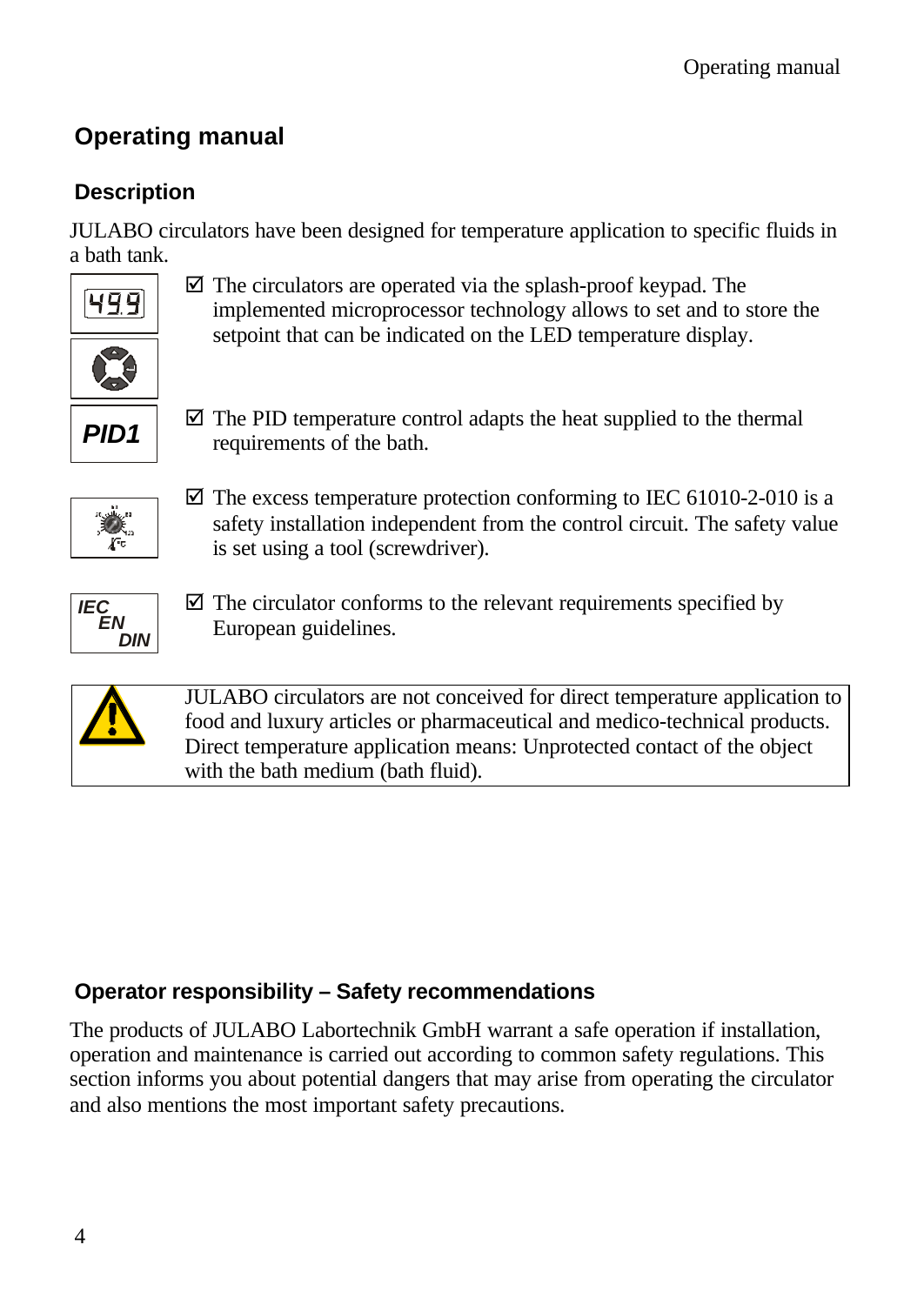#### **Persons:**

The operator is responsible for the qualification of the personnel operating the units. The operator should be constantly informed about the dangers involved with their job activities as well as preventive actions.

Make sure all persons expected to carry out operation, installation and maintenance of the unit read and understand the safety information and operating instructions.

If you have any questions concerning the operation of your unit or the information in this manual, please contact us!

**Contact** JULABO Labortechnik GmbH Eisenbahnstrasse 45 D-77960 Seelbach / Germany  $\circ$  +49 7823 51-0 3 +49 7823 2491 ≢≡7 info@julabo.de ¸ www.julabo.de

#### **Handling:**

You received a product conceived for industrial use. Nevertheless, avoid strikes to the housing, vibrations, damages to the keypad foil (keys, display) or contamination. Make sure the product is regularly checked for proper condition. Regularly check (at least every 2 years) the proper condition of the mandatory, warning, prohibition and safety labels.

Take care that the mains supply features a low impedance to avoid any negative affects on the instrument being operated in the same mains.

This unit is designed for operation in a controlled electromagnetic environment. This means that transmitting devices (e.g. cellular phones) should not be used in the immediate vicinity.

Magnetic radiation may influence other units with components susceptible to magnetic fields

(e.g. a monitor). We recommend to keep a minimum distance of 1 m.

Permissible ambient temperature: max. 40 °C, min. 5 °C.

Permissible relative air humidity: 50 % (40 °C).

Do not store in an aggressive atmosphere. Protect from contaminations. Do not expose to sunlight.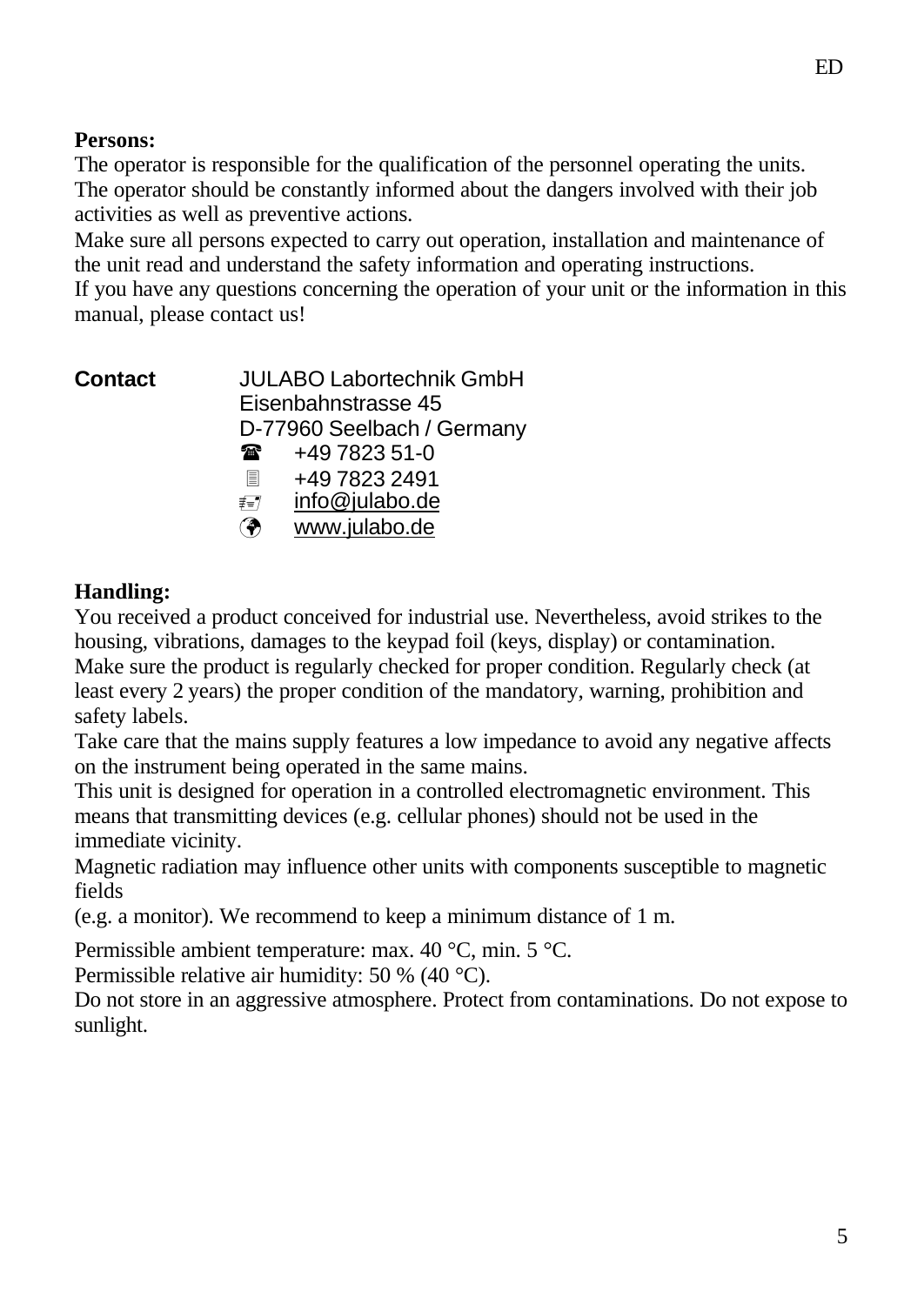#### **Operation:**

Only qualified personnel is authorized to perform configuration, installation, maintainance and repairs of the circulator.

Routine operation can also be carried out by untrained personnel who should however be instructed by trained personnel. The summarized user guidance (short manual) and the specification table with information on individual parameters are sufficient for this.

**Use:**

The bath may **not** be filled with flammable materials. Fire hazard! Only use recommended materials (bath fluids). Only use non-acid materials.

Particular care and attention is necessary because of the wide operating range. There are thermal dangers: Burn, scald, hot steam, hot parts and surfaces that can be touched.

Warning label W26: Colours: yellow, black Hot surface warning. (The label is put on by JULABO)

Observe the instructions in the manuals for instruments of a different make that you connect to the circulator, particularly the respective safety recommendations. Also observe the pin assignment of plugs and technical specifications of the products.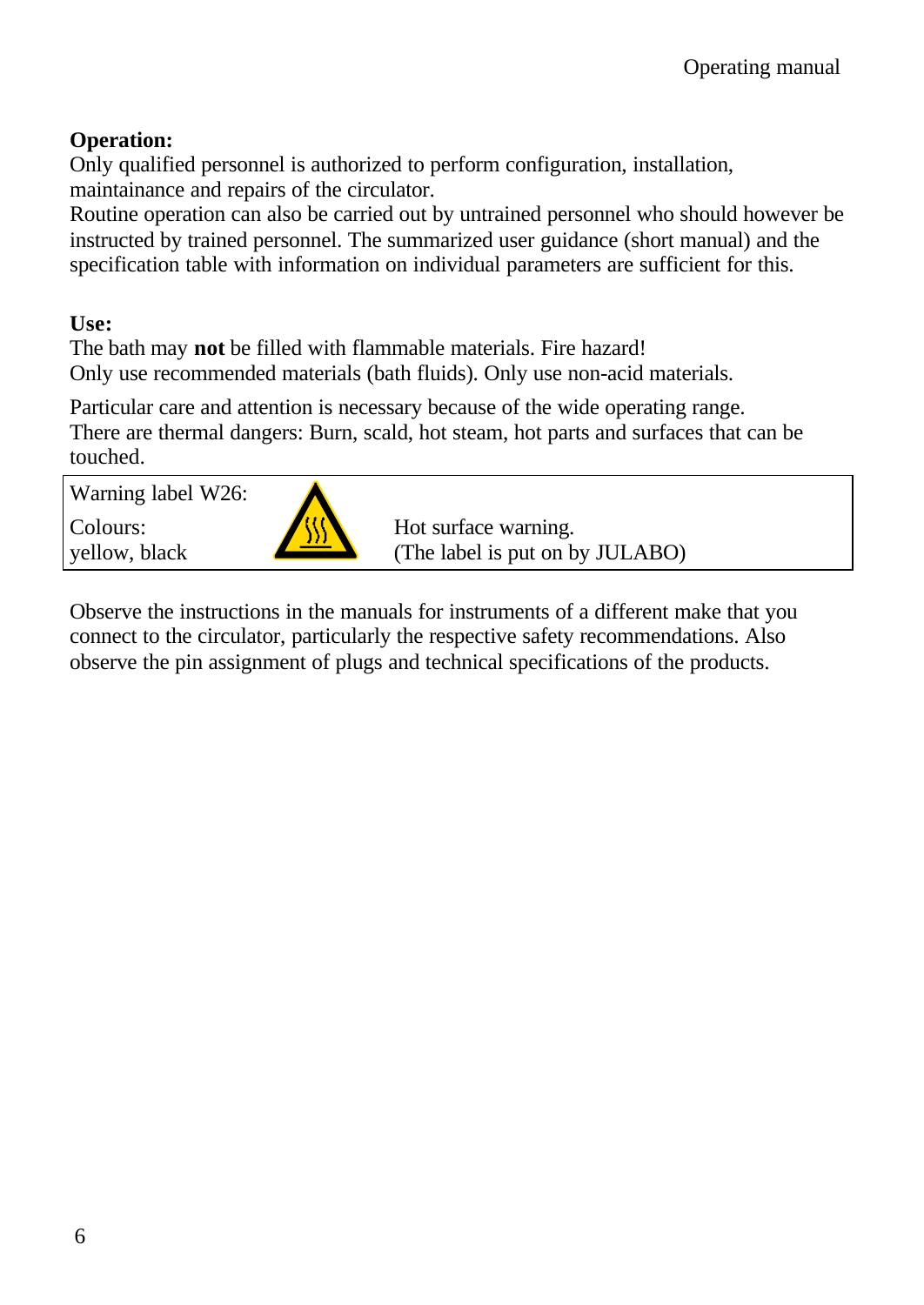Heating Immersion Circulator: ED

#### **The product mentioned complies with the requirements outlined by the following European guidelines:**

Guideline 73/23/EEC of the Council of 19 February 1973 with respect to legal harmonization of the member countries concerning electric devices for use within certain voltage limits

Guideline 89/336/EEC of the Council of 3 May 1989 with respect to legal harmonization of the member countries concerning electromagnetic compatibility

Guideline 98/37/EC of the European Parliament and the Council of 22 June 1998 for harmonization of legal and administrative regulations of the member countries with respect to machinery

The units conform to the following standards:

| EN 1050: 1996-11 | EN 292-1: 1991-09                    | EN 292-2: 1991-09   |
|------------------|--------------------------------------|---------------------|
| EN 61010-1: 2001 | EN 61010-2-10: 1994-07               | EN 60204-1: 1997-12 |
| EN 563: 1994-06  | EN 61326: 1997 + A1: 1998 + A2: 2001 |                     |



JULABO Labortechnik GmbH Eisenbahnstr. 45 D-77960 Seelbach / Germany

 $\epsilon$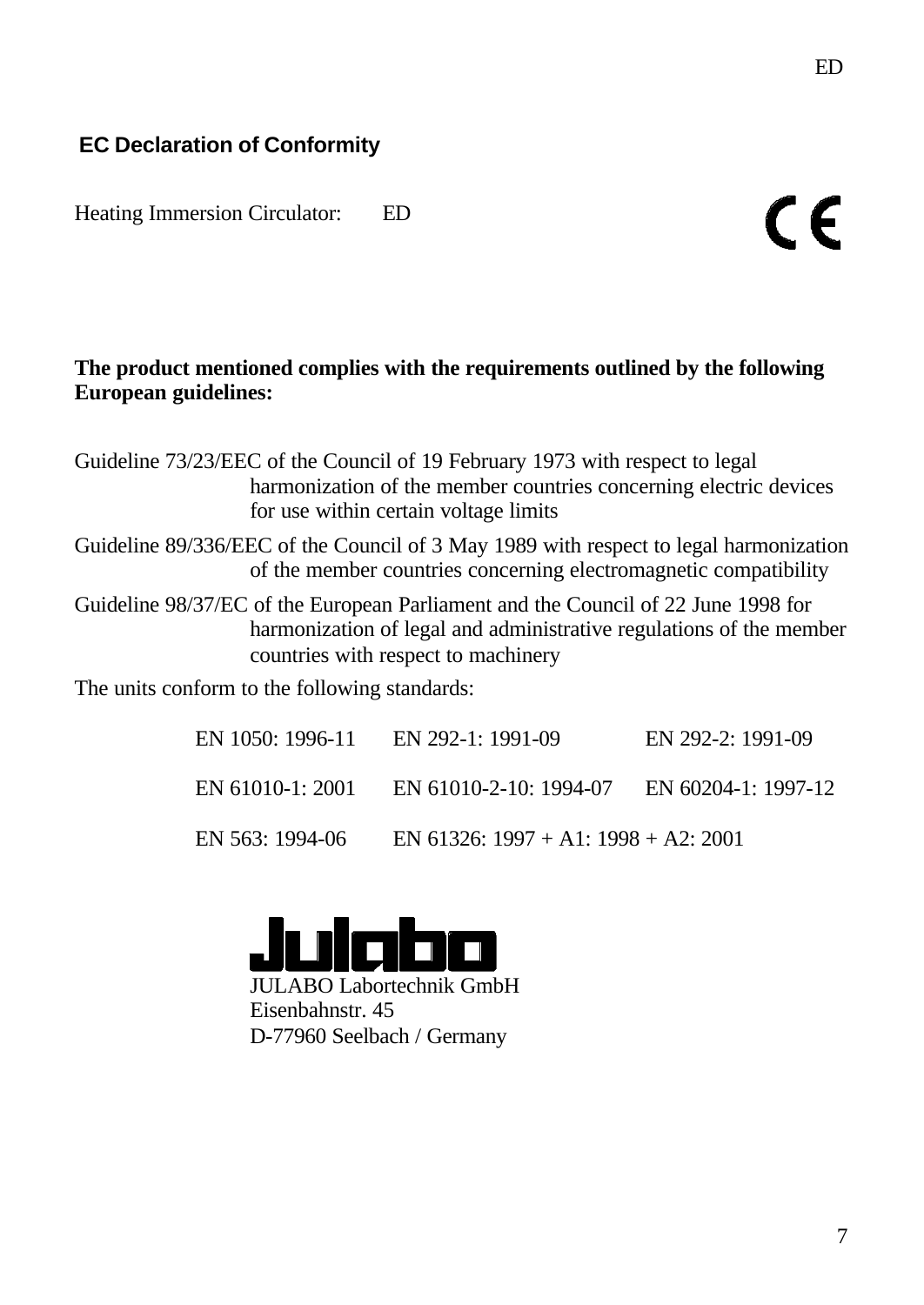#### **Warranty conditions**

JULABO Labortechnik GmbH warrants its products against defects in material or in workmanship, when used under appropriate conditions and in accordance with appropriate operating instructions

#### **for a period of ONE YEAR.**

#### **Extension of the warranty period – free of charge**



With the '1PLUS warranty' the user receives a free of charge extension to the warranty of up to 24 months, limited to a maximum of 10 000 working hours.

To apply for this extended warranty the user must register the unit on the JULABO web site www.julabo.de, indicating the serial no. The extended warranty will apply from the date of JULABO Labortechnik GmbH's original invoice.

JULABO Labortechnik GmbH reserves the right to decide the validity of any warranty claim. In case of faults arising either due to faulty materials or workmanship, parts will be repaired or replaced free of charge, or a new replacement unit will be supplied.

Any other compensation claims are excluded from this guarantee.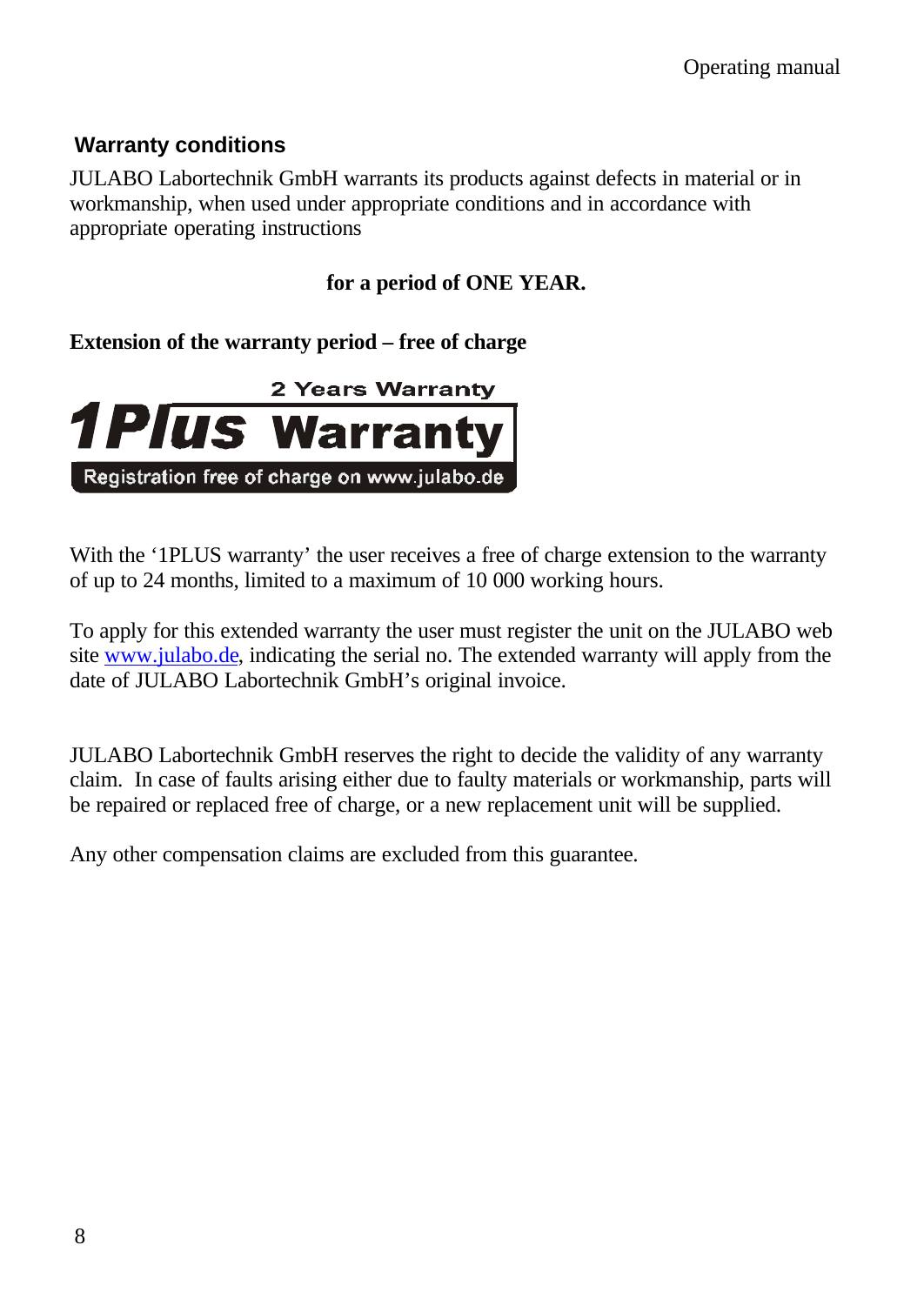#### **Technical specifications**

|                                                         |                 | ED               |
|---------------------------------------------------------|-----------------|------------------|
| Working temperature range                               | $\rm ^{\circ}C$ | 20100            |
| Temperature stability                                   | $\rm ^{\circ}C$ | $\pm 0.03$       |
|                                                         |                 |                  |
| Temperature selection                                   |                 | digital          |
| Temperature indication                                  |                 | <b>LED</b>       |
| Resolution                                              | $\rm ^{\circ}C$ | 0.1              |
| Temperature control                                     |                 | PID1             |
| Heater wattage                                          | (at 230 V) W    | 2000             |
| <sub>or</sub>                                           | (at 115V) W     | 1000             |
| Circulating pump:                                       |                 |                  |
| discharge, max.at 0 bar                                 | 1/min           | 15               |
| pressure, max. at 01                                    | bar             | 0.35             |
|                                                         |                 |                  |
|                                                         |                 |                  |
| Overall dimensions (WxDxH)                              | cm              | 13x15x33         |
| Usable bath depth<br>cm                                 |                 | from $8$ to 16.5 |
| Weight<br>kg <sub>1</sub>                               |                 | 3.3              |
|                                                         |                 |                  |
| Ambient temperature                                     | $\rm ^{\circ}C$ | 540              |
| V/Hz<br>Mains power connection                          |                 | $190253/50-60$   |
| <b>or</b>                                               | V/Hz            | $100115/50-60$   |
| Current input at $208 \text{ V}$ / $230 \text{ V}$<br>A |                 | 8/9              |
|                                                         | kW              | 1.1 (at $115V$ ) |

All measurements have been carried out at:<br>rated voltage and frequency operating

ambient temperature:  $20^{\circ}$ C

operating temperature: 70 °C<br>bath fluid: water

Technical changes without prior notification reserved.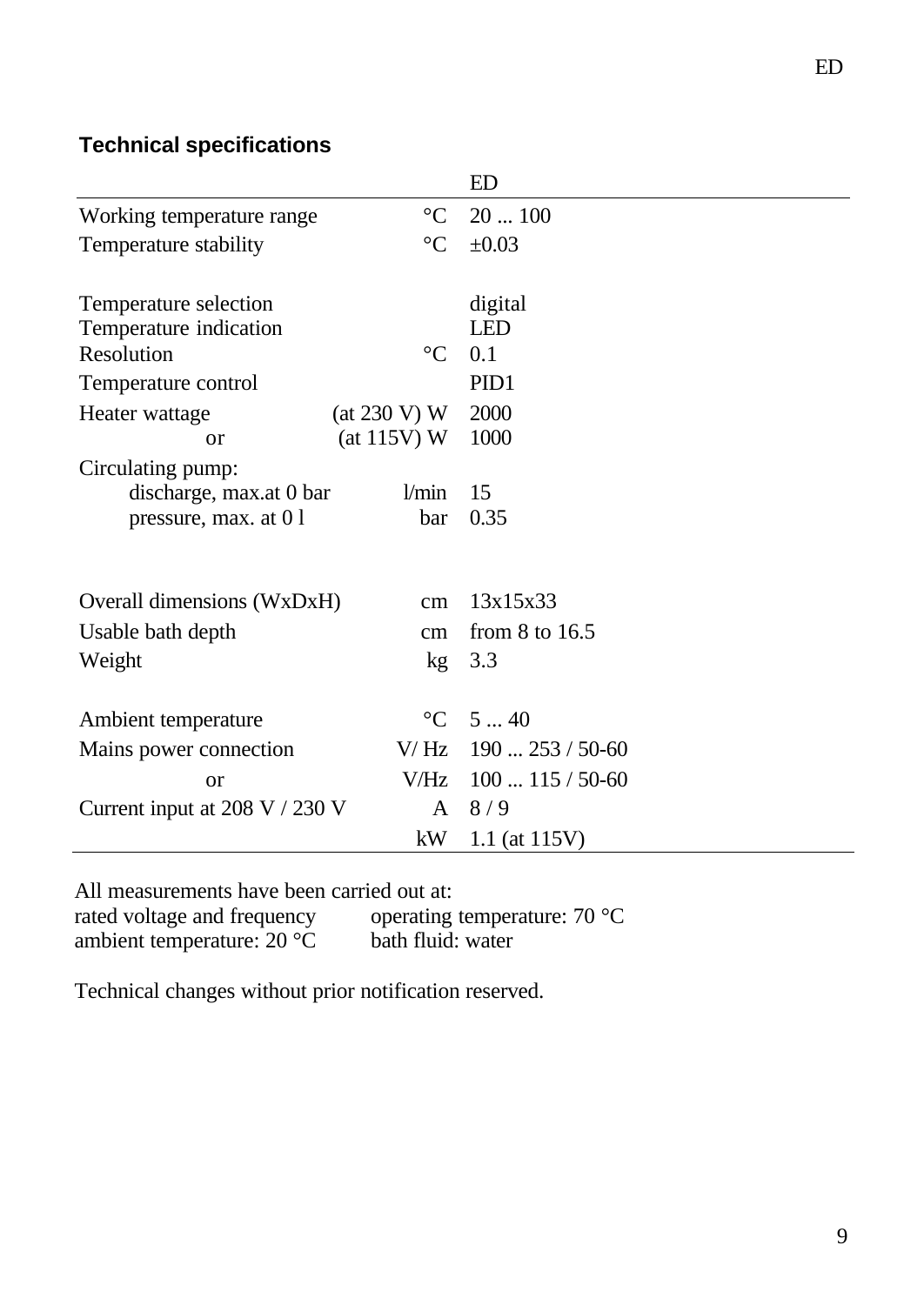Safety installations according to IEC 61010-2-010: Excess temperature protection adjustable from 20 to 120 °C Classification according to DIN 12876-1 class I Alarm indication optical + audible (permanent)

Environmental conditions according to EN 61 010, part 1:

Use only indoor. Altitude up to 2000 m - normal zero. Ambient temperature:  $+5$  ...  $+40$  °C (for storage and transportation) Air humidity: Max. rel. humidity 80 % for temperatures up to  $+31$  °C, linear decrease down to 50 % relative humidity at a temperature of +40 °C

Protection class according to EN 60 529 IP21

Power supply: according to class 1, VDE 0106 T1

#### **not for use in explosive atmosphere**

Max. mains fluctuation of  $\pm 10$  % are permissible.

Overvoltage category II

Pollution degree 2

Standards for interference resistance EN 61326: 1997 + A1: 1998 + A2: 2001 Emitted interferences

> The unit adheres to the threshold values for emitted interferences according to table 3.

Interference resistance

The unit conforms to the requirements according to table B.1.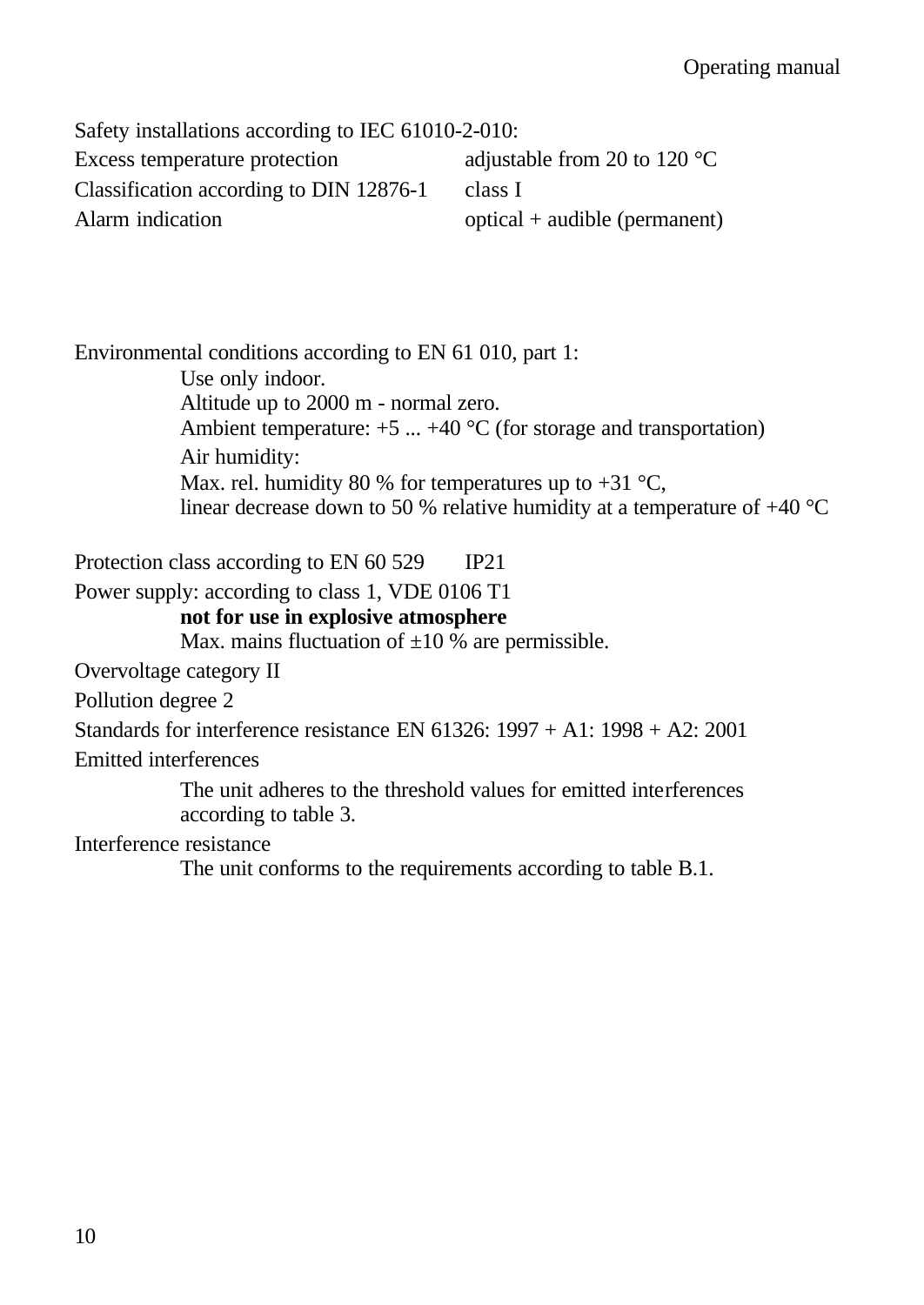# **Operating instructions**

# **1. Operating controls and functional elements**





 $\begin{array}{c} 8 \\ 15 \\ 14 \\ 16 \\ 18 \\ 19 \\ 19 \end{array}$ Mains fuses: Safety cutout 15 A 9 Threaded fitting (10 mm) for stand rod attachment 10 Mains power cable with plug

ED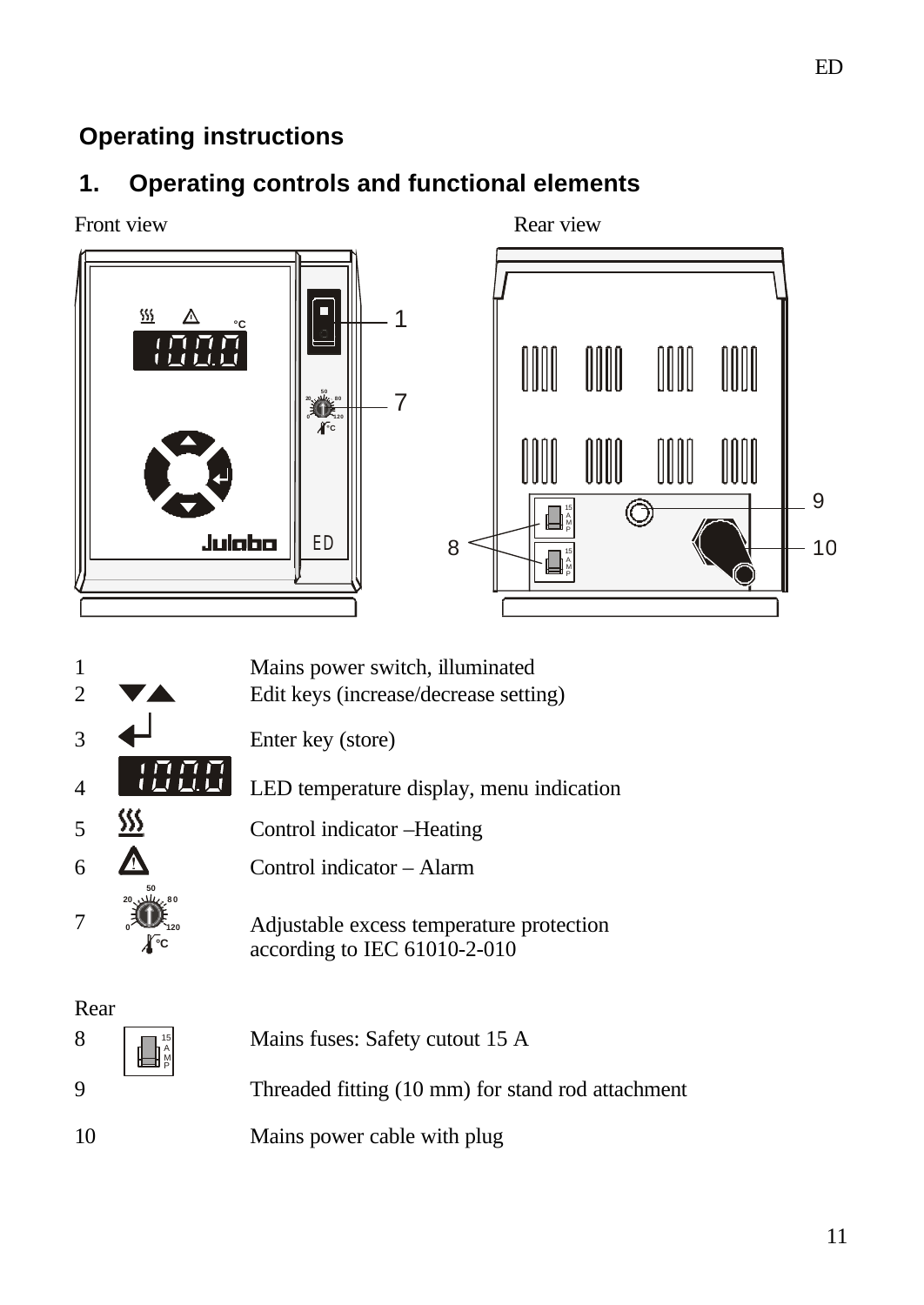# **2. Safety notes for the user**

| In addition to the safety warnings listed above, warnings are posted<br>throughout the manual. These warnings are designated by an exclamation<br>mark inside an equilateral triangle. "Warning of a dangerous situation<br>(Attention ! Please follow the documentation)."<br>The danger is described according to an alarm keyword.<br>Read and follow these important instructions. |
|----------------------------------------------------------------------------------------------------------------------------------------------------------------------------------------------------------------------------------------------------------------------------------------------------------------------------------------------------------------------------------------|
| <b>Warning:</b><br>Describes a possibly highly dangerous situation. If this is not avoided,<br>serious injury and danger to life could result.                                                                                                                                                                                                                                         |
| <b>Caution:</b><br>Describes a possibly dangerous situation. If this is not avoided, slight or<br>minor injuries could result.<br>A warning of possible damage can also be contained in the text.                                                                                                                                                                                      |
| <b>Notice:</b><br>Describes a possibly harmful situation. If this is not avoided, the product<br>or anything in its surroundings can be damaged.                                                                                                                                                                                                                                       |

# **3. Preparations**

#### **3.1. Installation**



The heating immersion circulator is mounted using a bath attachment clamp (21) designed for bath wall thicknesses up to 26 mm.

Use the two sleeves (22) supplied with the unit to reduce the immersion depth from 165 mm to 145 mm (see drawing).

For use with glass vessels an upright stand rod (order no. 8 970 020), available as optional accessory, may be screwed in the threaded fitting (17).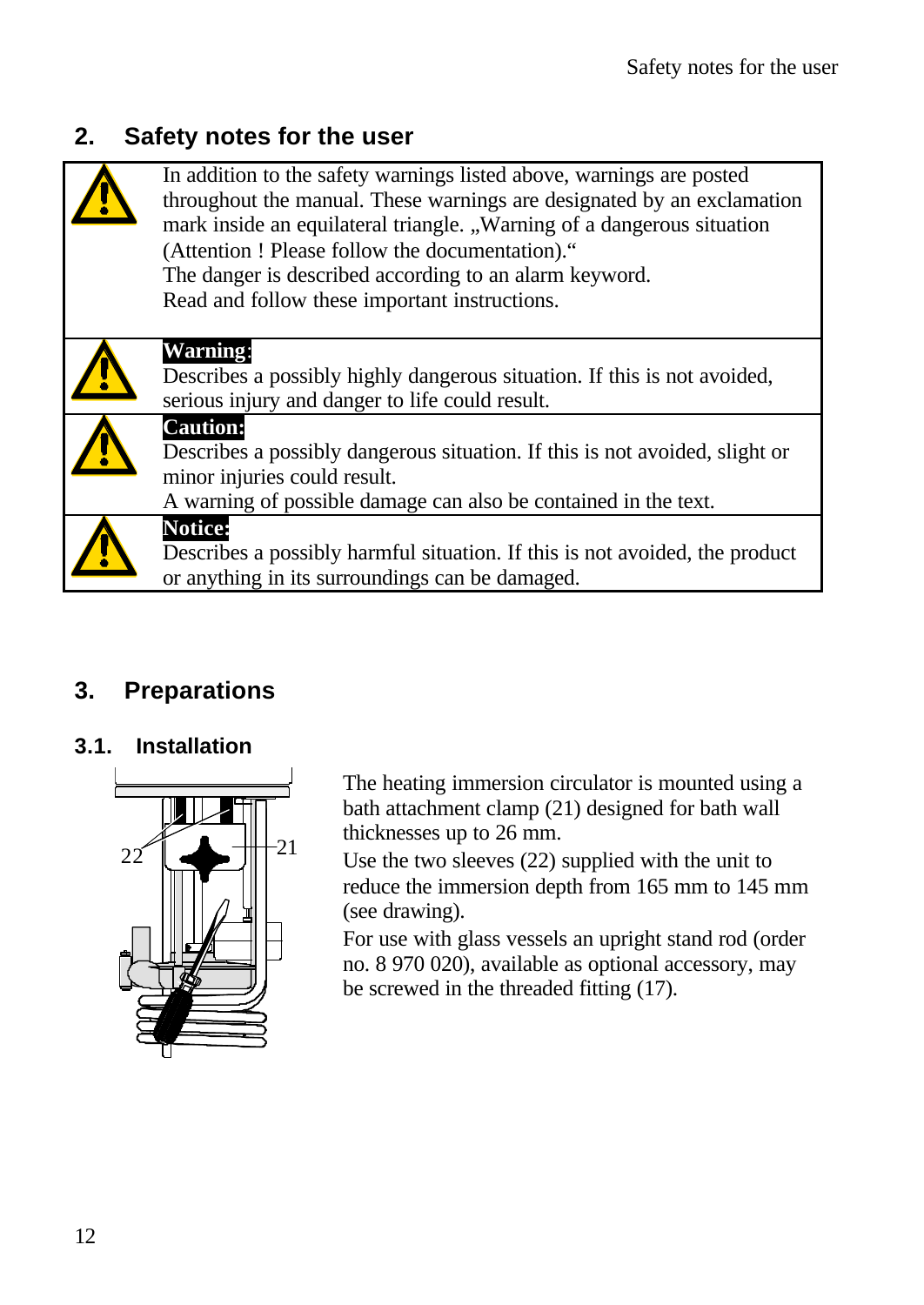#### **3.2. Bath fluids**



#### **Caution: No liability for use of other bath fluids! Do not use flammable bath fluids!**

• Recommended bath fluid: deionized water.

**Caution:** Please contact JULABO before using other than recommended bath fluids.

JULABO takes no responsibility for damages caused by the selection of an unsuitable bath fluid.

Unsuitable bath fluids are liquids which e.g.

- are very highly viscous (much higher than 30 mm<sup>2</sup>/s at the respective working temperature)
- are of low viscosity and have creep capacities
- have corrosive characteristics or
- tend to cracking.



#### **Caution:**

The temperature controlling i.e. immersing of test tubes, Erlenmeyer flasks or similar objects directly within the circulator constitutes normal circulator practise.

We do not know which substances are contained within these vessels. Many substances are:

- inflammable, easily ignited or explosive
- hazardous to health
- environmentally unsafe

i.e.: dangerous

**You alone are responsible for the handling of these substances!**

The following questions shall help to recognize possible dangers and to reduce the risks to a minimum.

• Are all tubes and electrical cables connected and installed? Note:

sharp edges, hot surfaces in operation, moving machine parts, etc.

- Do dangerous steams or gases arise when heating? Is an exhaust needed when working?
- What to do when a dangerous substance was spilled on or in the unit? Before starting to work obtain information concerning the substance and determine the method of decontamination.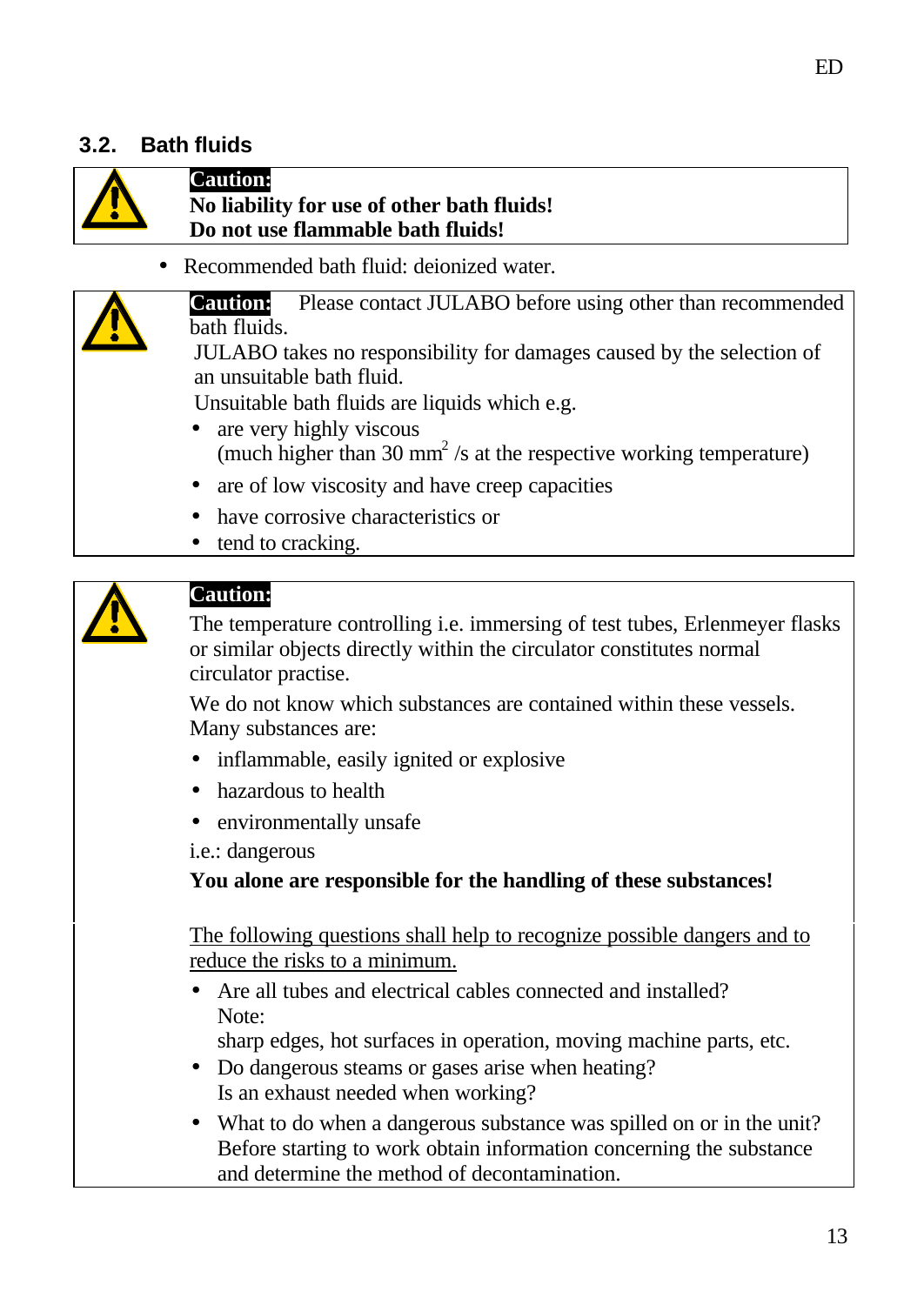#### **Water bath protective media**

We recommend the use of the "Aqua-Stabil" protective media to eliminate the formation of algae, bacteria, and other micro-organisms

Order No. Description 8 940 006 6 bottles each 100 ml 8 940 012 12 bottles each 100 ml

# **3.3. Temperature application to external systems**

The circulator is used for temperature application to external, closed systems (loop circuit).

#### **3.3.1.Pump set**

Accessories



Order No. Description 8 970 140 Pump set

#### **Mounting the pump set:**

- Remove the bath attachment clamp (21).
- Screw the pump set to the circulator, and then fix the bath attachment clamp to the pump set.
- Slide the short piece of tubing supplied with the pump set onto the short pump nozzle and the pump connector (23).
- Thus the total immersion depth is reduced to 145 mm.
- Adjusting the pump for external bath circulation see example D page 16.

Connecting an external system:

- Unscrew the collar nuts from the pump connector (24a).
- Slide the tubing onto the pump connectors for feed and return flow (24a, 24b).



**Caution: Securely attach all tubing to prevent slipping.**

#### **3.3.2.Tubing**

#### **Recommended tubing:**

| Order No. Length |                |                                              | Temperature range |
|------------------|----------------|----------------------------------------------|-------------------|
| 8930008          | 2 <sub>m</sub> | $\overline{CR}^{\circledast}$ tubing 8 mm ID | $-20$ °C  120 °C  |
| 8930010          | 2 <sub>m</sub> | $\overline{CR}^{\circledR}$ tubing 10 mm ID  | $-20$ °C  120 °C  |
| 8930108          | $1 \text{ m}$  | Viton tubing $8 \text{ mm}$ ID               | $-50 °C  200 °C$  |
| 8930110          | $1 \text{ m}$  | Viton tubing 10 mm ID                        | $-50 °C  200 °C$  |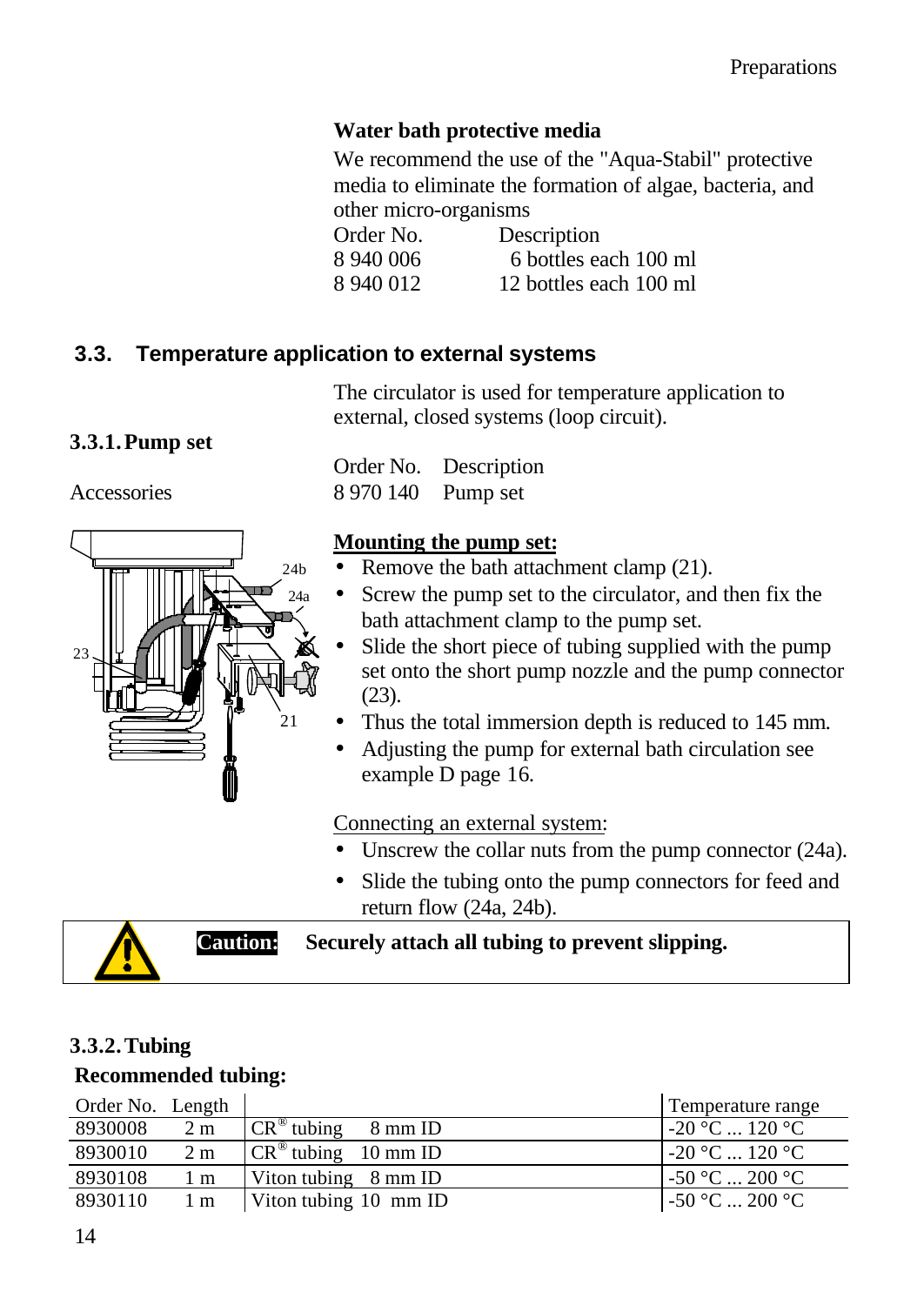| Order No. Length |                                                                        |                                                                          | Temperature range |
|------------------|------------------------------------------------------------------------|--------------------------------------------------------------------------|-------------------|
|                  |                                                                        |                                                                          |                   |
| 8930410          | 2 <sub>m</sub>                                                         | Insulation for tubing 8 mm ID or 10 mm ID                                | $-50$ °C  100 °C  |
|                  |                                                                        |                                                                          |                   |
|                  | <b>Warning:</b>                                                        | Tubing:                                                                  |                   |
|                  |                                                                        | At high working temperatures the tubing used for temperature application |                   |
|                  |                                                                        | and cooling water supply represents a danger source.                     |                   |
|                  | A damaged tubing line may cause hot bath fluid to be pumped out within |                                                                          |                   |
|                  | a short time.                                                          |                                                                          |                   |
|                  | This may result in:                                                    |                                                                          |                   |
|                  |                                                                        | Burning of skin                                                          |                   |
|                  |                                                                        | Difficulties in breathing due to hot atmosphere                          |                   |
|                  |                                                                        | Safety recommendations                                                   |                   |
|                  |                                                                        | • Employ suitable connecting tubing.                                     |                   |
|                  |                                                                        | • Make sure that the tubing is securely attached.                        |                   |
|                  |                                                                        | • Avoid sharp bends in the tubing, and maintain a sufficient distance    |                   |
|                  |                                                                        | from surrounding walls.                                                  |                   |
|                  |                                                                        | • Regularly check the tubing for material defects (e.g. for cracks).     |                   |
|                  |                                                                        | • Preventive maintenance: Replace the tubing from time to time.          |                   |

#### **3.4. Countercooling**



For applications near the ambient temperature, the cooling coil (order no. 8 970 105) must be connected to the water mains.

#### **Mounting the cooling coil:**

- Remove the bath attachment clamp (21).
- Screw the cooling coil to the circulator, and then fix the bath attachment clamp to the cooling coil.
- Thus the total immersion depth is reduced to 145 mm.
- Using tubing, connect the cooling coil (25a) to the tap water supply, and lead the tap water in a sink through the return connector (25b).
- $\Phi$  A specific water flow rate of 45 ml/minute is sufficient to compensate for the characteristic temperature.
- **i** For applications near ambient temperature (20 $\degree$ C), the cooling water temperature should at least be 5 °C below the working temperature.

ED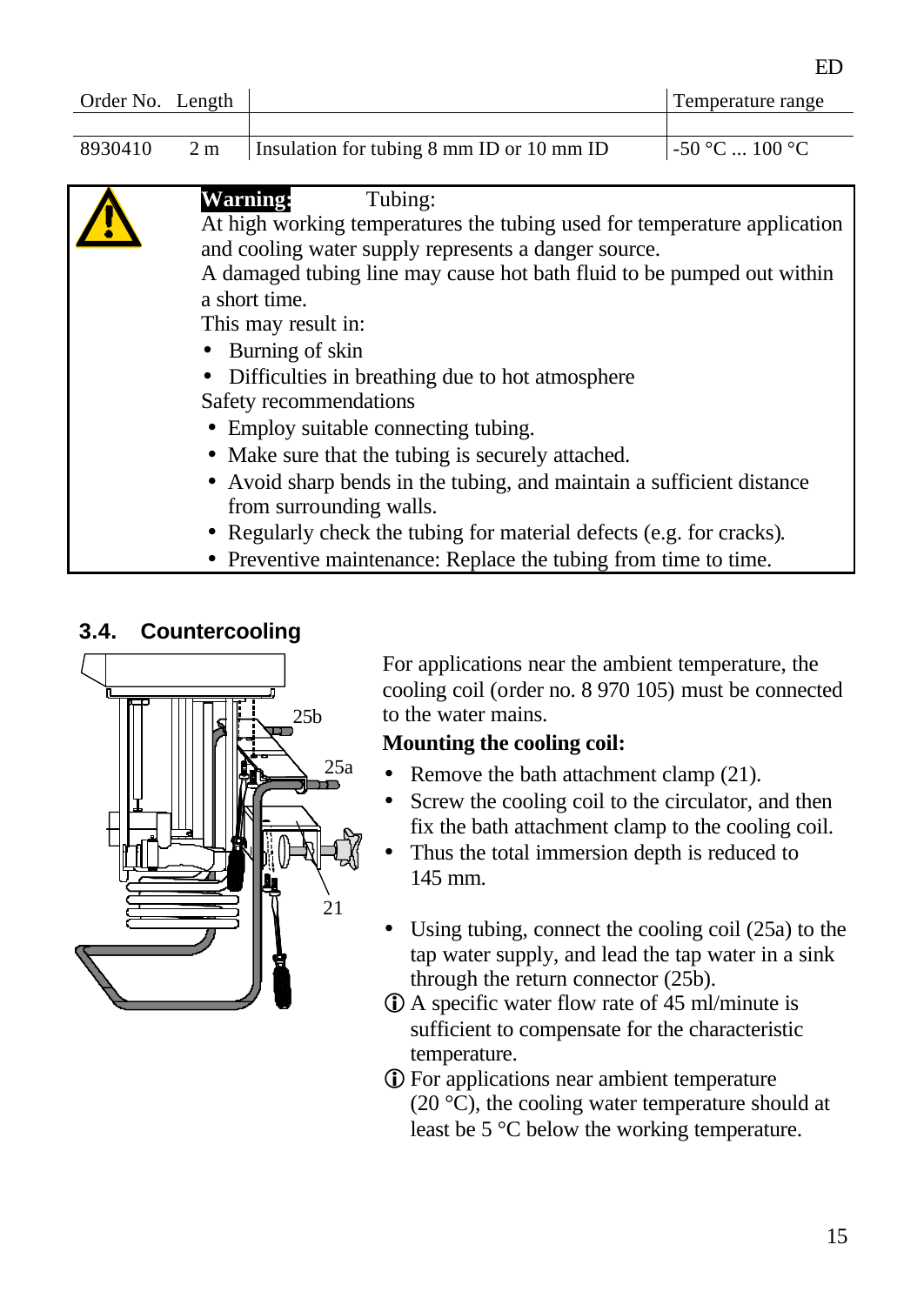### **3.5. Adjusting the pump flow**



# **4. Operating procedures**

#### **4.1. Power connection**



#### **Caution:**

Connect the unit only to a grounded mains power socket! We disclaim all liability for damage caused by incorrect line voltages!

Check to make sure that the line voltage matches the supply voltage specified on the identification plate. Deviations of  $\pm 10$  % are permissible.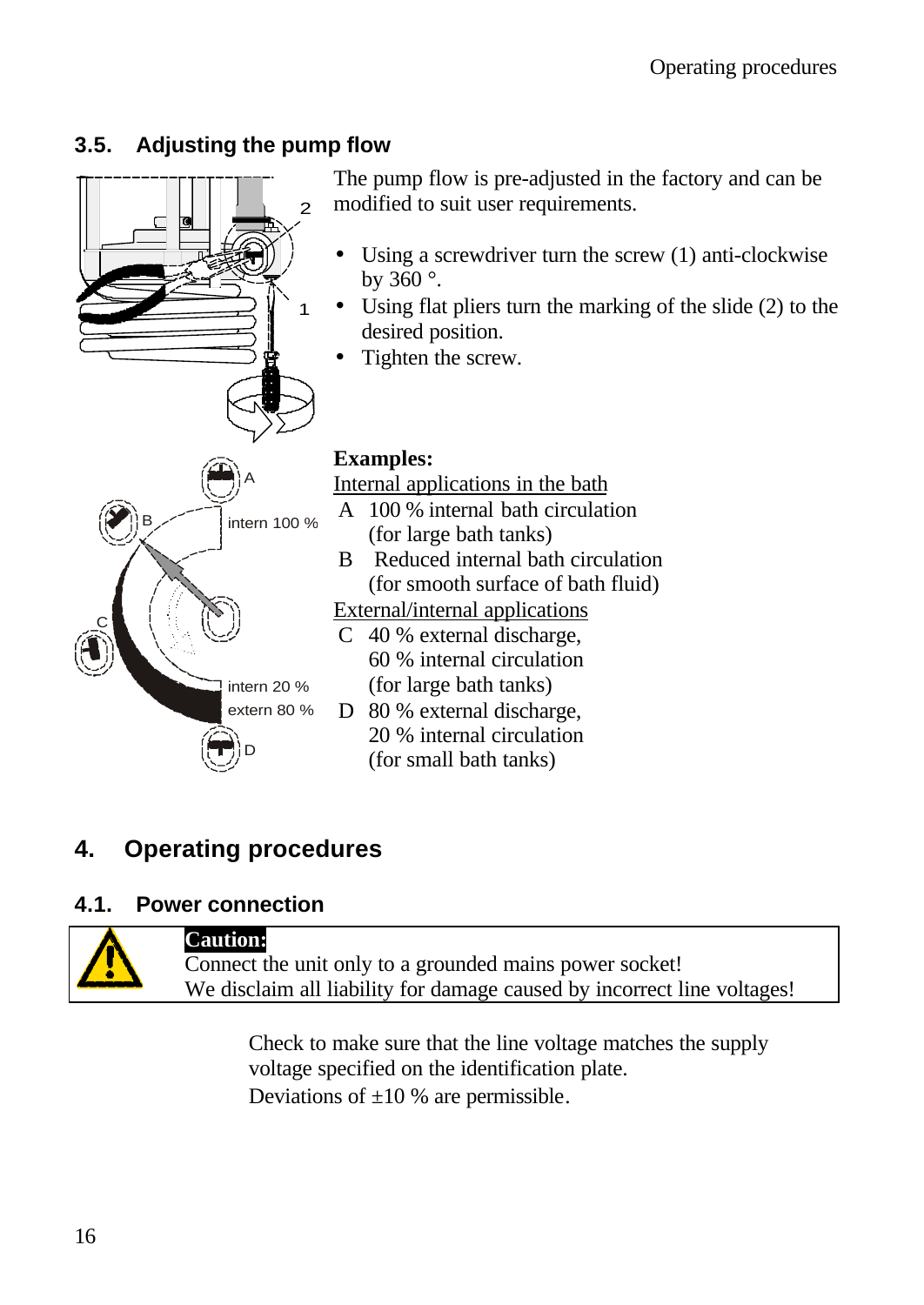### **4.2. Switching on / Start - Stop**



- Switching on: Turn on the mains power switch (1).
- The unit performs a self-test. All segments of the 4-digit LED temperature DISPLAY and all indicator lights will illuminate (as illustrated on the left).

The display "**OFF**" indicates the unit is ready to operate (standby mode).

#### **Start:**



• Press enter **for about 4 seconds.** 

The LED temperature DISPLAY indicates the actual bath temperature.

#### **Stop:**

• Turn the unit off with the mains power switch.

#### **4.3. Automatic / non-automatic start mode**



- $\bullet$  Keep depressed enter  $\bullet$  and
- **Q** turn on the circulator with the mains power switch.

For a short while the LED temperature DISPLAY indicates the effective start mode:

 $\Rightarrow$  AUTOSTART on.

ð AUTOSTART off.

#### **NOTE:**

The circulator has been configured and supplied by JULABO according to N.A.M.U.R. recommendations. This means for the start mode, that the unit must enter a safe operating state after a power failure (non-automatic start mode). This safe operating state is indicated by "OFF" on the LED temperature display. A complete shutdown of the main functional elements such as heater and circulating pump is effected simultaneously. Should such a safety standard not be required, the AUTOSTART function (automatic start mode) may be activated, thus allowing the start of the circulator directly by pressing the mains power switch or using a timer.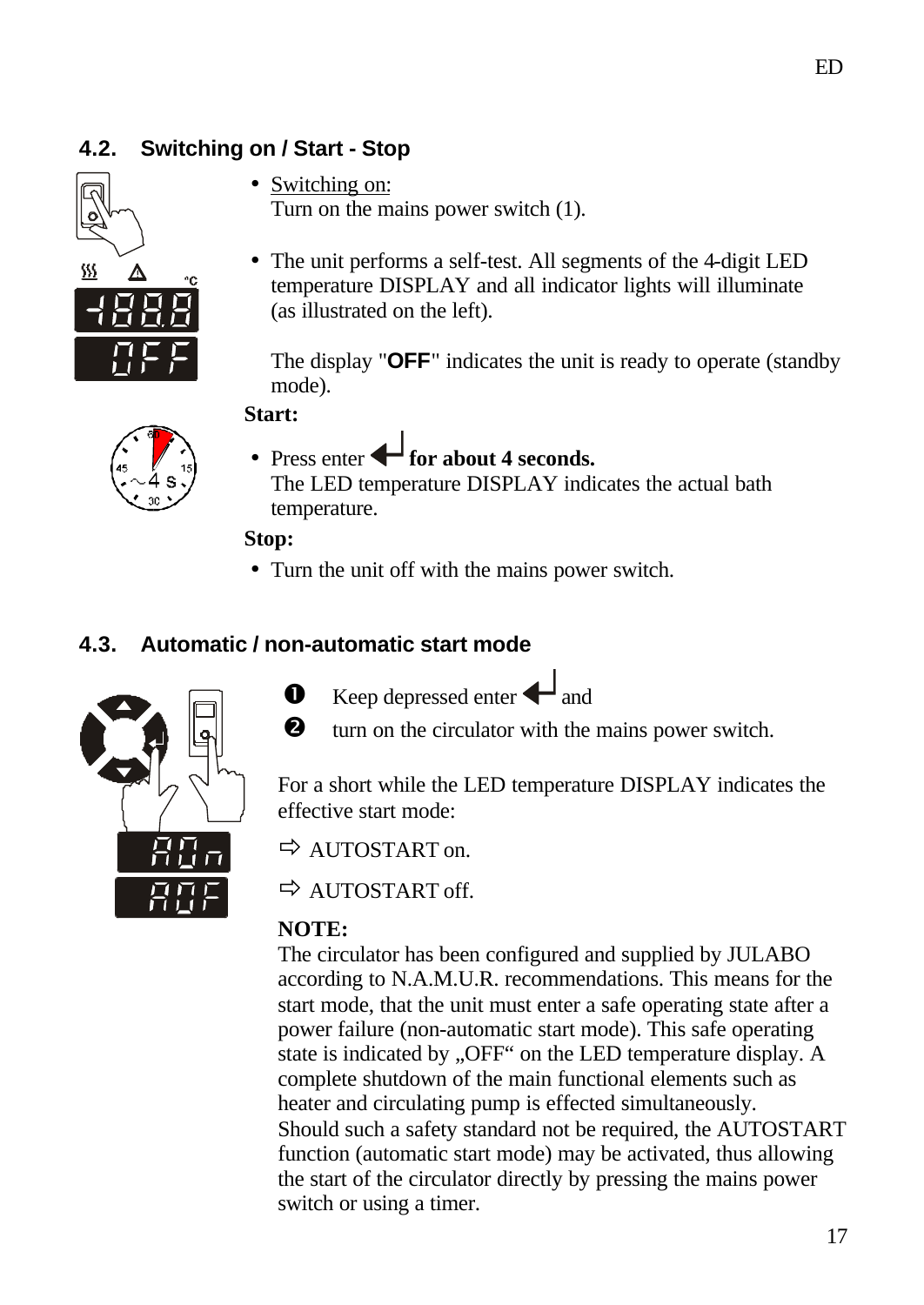

### **Warning:**

For supervised or unsupervised operation with the AUTOSTART function, avoid any hazardous situation to persons or property. The circulator does no longer conform to N.A.M.U.R. recommendations.

Take care you fully observe the safety and warning functions of the

circulator.

### **4.4. Setting the temperatures**

Factory setting: **i** Setting can be carried out in the start/stop condition.

25 °C

- **1.** Press one of the keys  $\blacktriangleright$  for a short moment. The setpoint value instead of the actual value is indicated on the display for about 8 seconds. The value can now be changed.
- **2.** Change value:

Press  $\triangle$  to set a higher value.

Press  $\blacktriangledown$  to set a lower value.

Keep the keys depressed for the value to change fast.

**3.** Press enter  $\leftarrow$  to store the value.

#### **4.5. Excess temperature protection**



This safety installation is independent of the control circuit. When the temperature of the bath fluid has reached the safety temperature, a complete shutdown of the heater and pump is effected.



# **Setting range:** 20 °C to 120 °C

Using a screwdriver turn the setting screw to the desired value.

#### **Recommendation:**

Set the excess temperature protector at 5 to 10  $^{\circ}$ C above the working temperature setpoint.



# **Notice:**

Check the safety installation for proper function at least twice a year!

Excess temperature protection according to IEC 61010-2-010 With a screwdriver turn back the adjustable excess temperature protection until the shut-down point (actual temperature).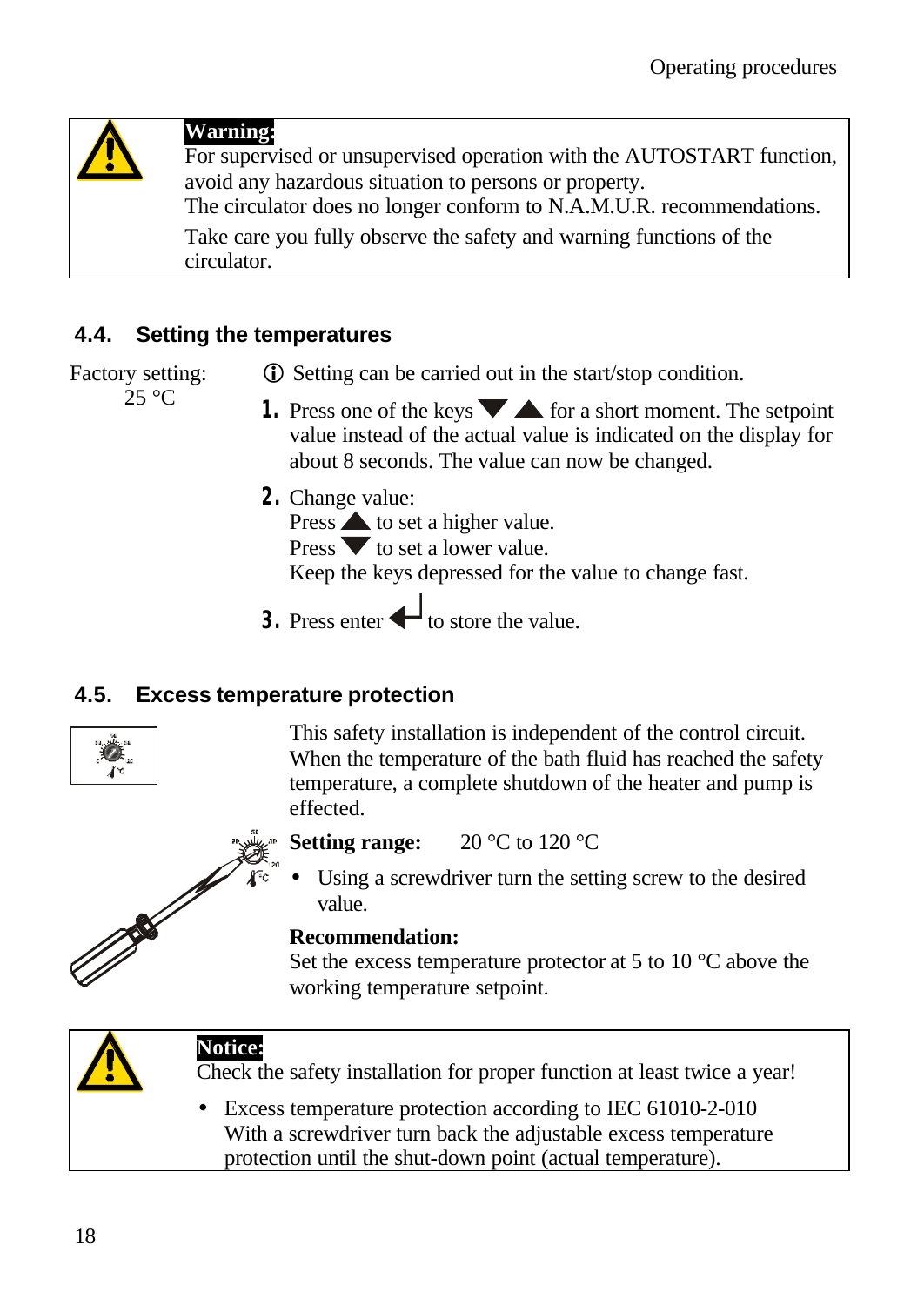# **5. Troubleshooting guide / Error messages**



Whenever the microprocessor electronics registers a failure, a complete shutdown of the heater and circulating pump is performed. The alarm light " $\Delta$ " illuminates and a continuous signal tone sounds.

The LED temperature display indicates the cause for the alarm in form of a code.



- Defect of the working or safety temperature sensor.
- The safety temperature value lies below the working temperature setpoint.
	- Set the excess temperature protection to a higher value.
- The circulator is operated without bath fluid, or the liquid level is insufficient.
	- Replenish the bath tank with the bath fluid.
- Tube breakage has occured (insufficient filling level due to excessive bath fluid pumped out). Replace the tubing and replenish the bath tank with the bath fluid.
- The wires of the working temperature sensor are interrupted or short-circuited.



After eliminating the malfunction, press the mains power switch off and on again to cancel the alarm state. If the unit cannot be returned to operation, contact an authorized JULABO service station.

#### **Disturbances that are not indicated.**

#### Pump motor overload protection

The pump motor is protected against overloading. After a short cooling interval, the motor will automatically start running.



Mains fuses

The mains fuses on the rear of the unit are safety cutouts – 15A.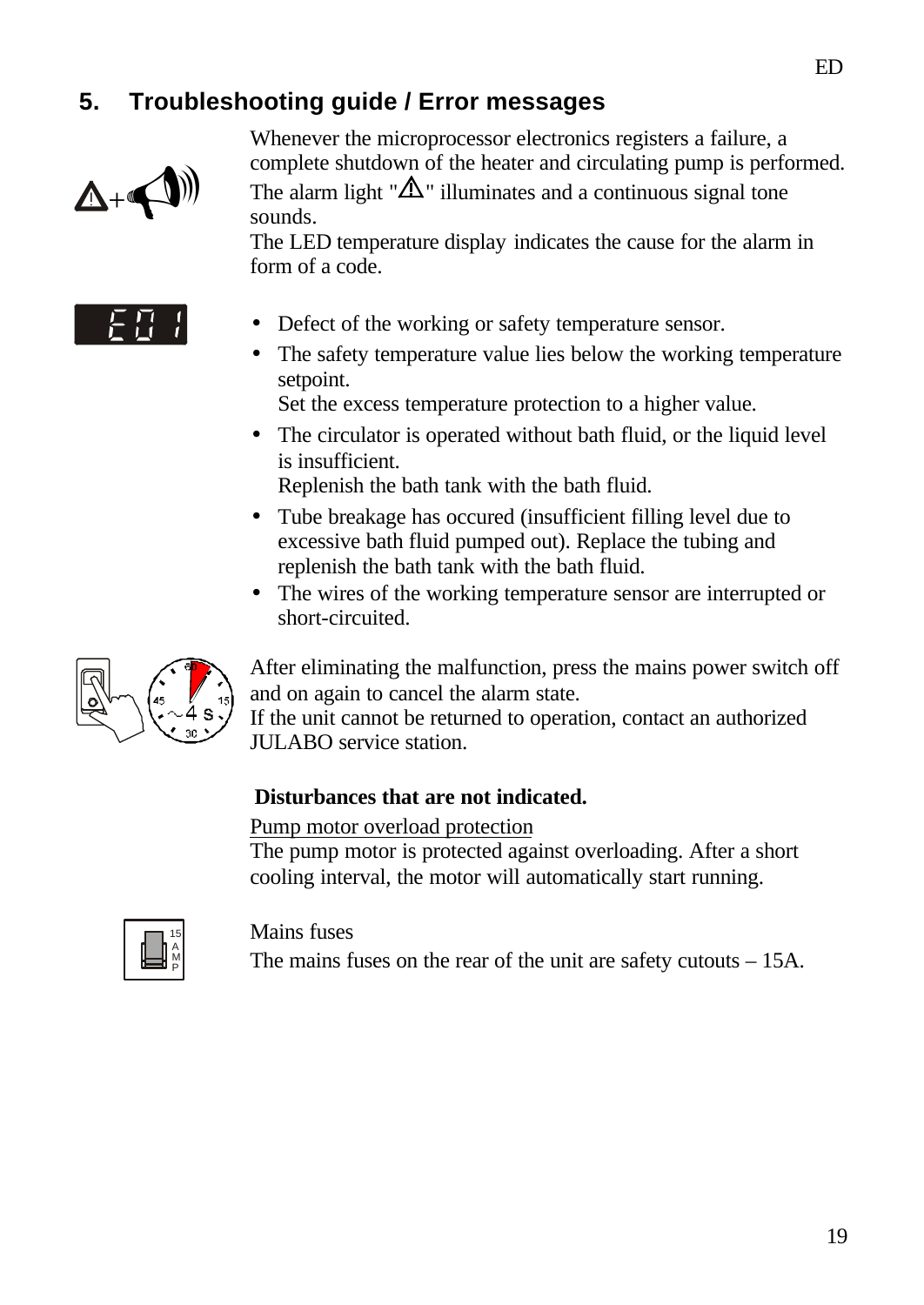# **6. Safety recommendations**

Follow the safety recommendations to prevent damage to persons or property. Further, the valid safety instructions for working places must be followed.

| • Connect the unit only to a grounded mains power socket!                                                                                                                            |
|--------------------------------------------------------------------------------------------------------------------------------------------------------------------------------------|
| Operation is permitted with non-flammable liquids only.                                                                                                                              |
| Place the instrument on an even surface on a pad made of <b>non-</b><br><b>inflammable</b> material.                                                                                 |
| Do not stay in the area below the unit.                                                                                                                                              |
| • Ensure secure attachment of heating immersion circulators.                                                                                                                         |
| Make sure you read and understand all instructions and safety<br>$\bullet$<br>precautions listed in this manual before installing or operating your<br>unit.                         |
| • Never operate the unit without bath fluid in the bath.                                                                                                                             |
| • Exercise caution when emptying hot bath fluids!<br>Check the temperature of the bath fluid prior to draining (by switching<br>the unit on for a short moment for example).         |
| • Observe the limited working temperature range when using plastic<br>bath tanks.                                                                                                    |
| • Employ suitable connecting tubing.<br>Make sure that the tubes are securely attached.                                                                                              |
| • Never operate damaged or leaking equipment.                                                                                                                                        |
| • Always turn off the unit and disconnect the mains cable from the<br>power source before performing any service or maintenance<br>procedures, or before moving the unit.            |
| Always empty the bath before moving the unit.                                                                                                                                        |
| • Never operate equipment with damaged mains power cables.                                                                                                                           |
| Some parts of the bath cover and the pump connections may become<br>extremely warm during continuous operation. Therefore, exercise<br>particular caution when touching these parts. |